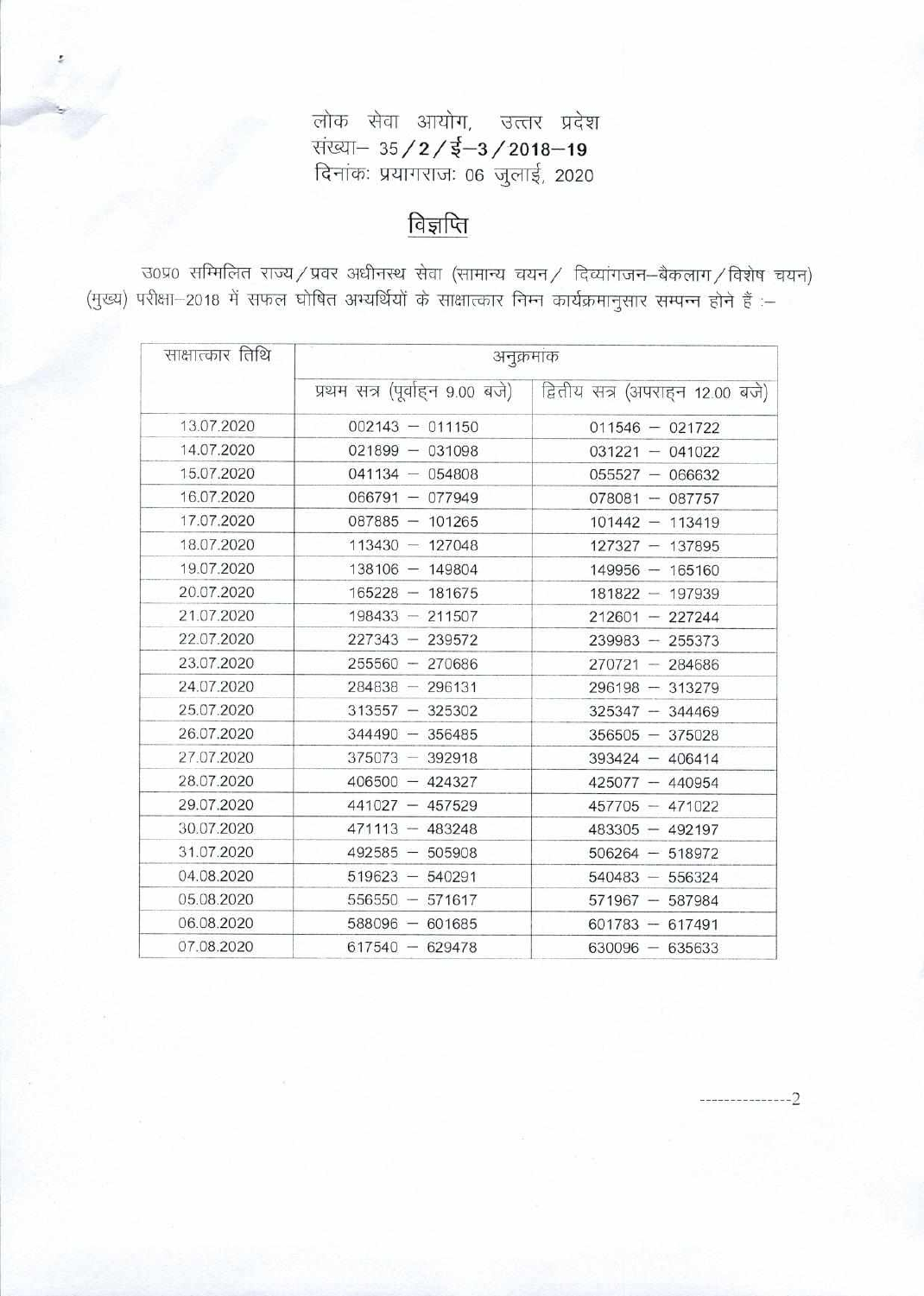$:: 2 ::$ 

| $\mathcal{L}$    |                         |                         |
|------------------|-------------------------|-------------------------|
| साक्षात्कार तिथि | प्रथम सत्र              | द्रितीय सत्र            |
| 07.08.2020       | 007296, 027049, 042380, | 337948, 343785, 344007, |
|                  | 044042, 063925, 068212, | 345083, 347726, 351689, |
|                  | 069672, 079490, 092376, | 362366, 373101, 400140, |
|                  | 110378, 116383, 116835, | 417213, 422474, 431062, |
|                  | 118210, 119688, 125521, | 455928, 459257, 466854, |
|                  | 140831, 153776, 154142, | 473966, 479642, 480213, |
|                  | 175976, 197522, 207585, | 501109, 502643, 503038, |
|                  | 214571, 227460, 231898, | 522798, 536380, 544663, |
|                  | 239373, 282211, 290142, | 545419, 546947, 557058, |
|                  | 295263, 296066, 304081, | 567776, 577769, 581599, |
|                  | 307377, 307388, 321183, | 587959, 604069, 606401, |
|                  | 324215, 324491, 330592  | 629013, 629854, 630384  |

केतन कृषि गए देत

2. अभ्यर्थियों को आयोग की वेबसाइट http://uppsc.up.nic.in के 'Home Page' पर 'Click here for download Interview letter for PCS Exam. 2018' पर Click करके Registration no. & Basic Details (जन्म तिथि, लिंग, निवास, श्रेणी इत्यादि) दें। निर्देशों एवं प्रक्रिया का भली-भाँति अध्ययन करने के उपरान्त उसका पालन करते हुये प्रत्येक स्तर पर ऑनलाइन सूचनायें भरकर पूर्ण संतुष्ट होकर 'SAVE / SUBMIT' कर लें। ऑनलाइन 'SAVE / SUBMIT' किये गये फार्म सेट को डाउनलोड कर लें। इसके अतिरिक्त पदों का विवरण, जाति प्रमाण-पत्र, स्वतंत्रता संग्राम सेनानी के आश्रितों का प्रमाण-पत्र, विकलांगता का प्रमाण-पत्र, भू0पू0सै0 का प्रमाण-पत्र के प्रारूप की PDF File वेबसाइट पर उपलब्ध है।

3. अभ्यर्थियों को सूचित किया जाता है कि समस्त सूचनाओं को ऑनलाइन सही-सही भर कर आवेदन पत्र, प्रमाणीकरण प्रपत्र, देशना पत्रक, अंकतालिका विवरण व अधिमान्यता प्रपत्र डाउनलोड/मुद्रित करके उसके साथ समस्त शैक्षिक अभिलेखों / प्रमाण-पत्रों की स्वप्रमाणित प्रतियों का एक सेट तैयार कर उस फार्म सेट के प्रत्येक पृष्ठ पर निर्धारित स्थान पर हस्ताक्षर कर एवं स्व-प्रमाणित फोटो की दो प्रति तथा तीन आवक्ष सादी फोटो अर्थात कुल 05 फोटो सहित नियत तिथि को प्रथम सत्र में पूर्वाहन में 9.00 बजे एवं द्वितीय सत्र में अपराहन 12.00 बजे आयोग परिसर प्रयागराज में स्थित यमुना भवन में पहुँचना सनिश्चित करें। साक्षात्कार के समय शैक्षिक अर्हताओं से संबंधित समस्त अंकतालिकाओं / उपाधि एवं प्रमाण पत्रों की मूल प्रतियां भी अपने साथ अवश्य लाएं।

याचिका संख्या 23305 / 2019 खुशबू बंशल बनाम स्टेट ऑफ यू.पी. व अन्य में पारित निर्णय के परिप्रेक्ष्य में साक्षात्कार हेतु सफल अभ्यर्थी ऑनलाइन प्रक्रिया में सम्मिलित नहीं है, जिनके अनुक्रमांक निम्नवत है–

013718, 025186, 025188, 043962, 072947, 081384, 081400, 109474, 116229, 204990, 249099, 308026, 315342, 319104, 380374, 380970, 368807, 475718, 491894 एवं 605495 (कूल-20) को साक्षात्कार ज्ञाप, आवेदन पत्र, प्रमाणीकरण प्रपत्र, देशना पत्रक, अंकतालिका विवरण व अधिमान्यता प्रपत्र <u> 1 - - - - - - - - - - - - 3</u>